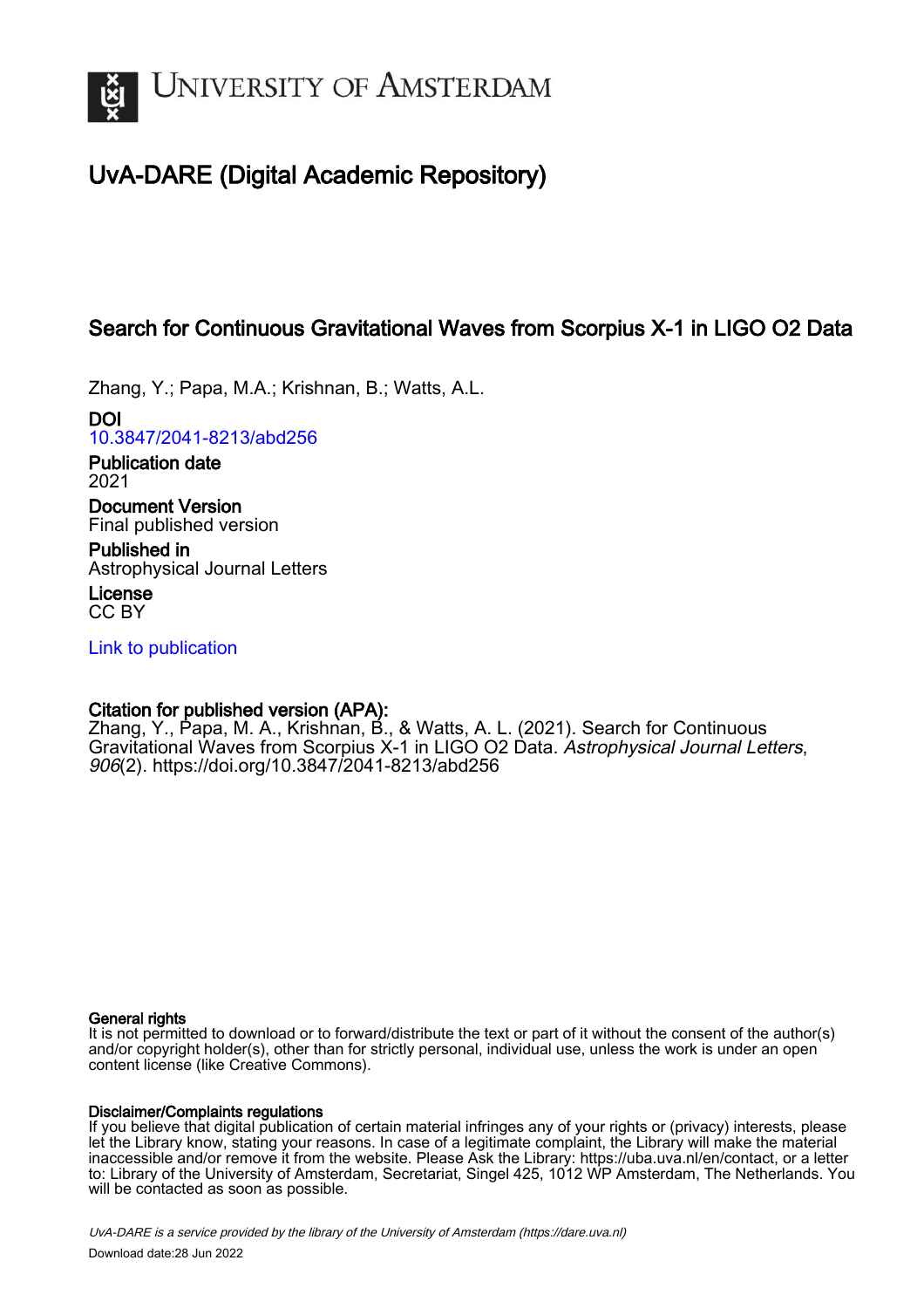

## <span id="page-1-0"></span>Search for Continuous Gravitational Waves from Scorpius X-1 in LIGO O2 Data

Yuanhao Zhang<sup>1,2</sup>, Maria Alessandra Papa<sup>1,2,[3](https://orcid.org/0000-0002-1007-5298)</sup> , Badri Krishnan<sup>1,[2](https://orcid.org/0000-0003-3015-234X)</sup> , and Anna L. Watts<sup>[4](https://orcid.org/0000-0002-1009-2354)</sup>

<sup>1</sup> Max-Planck-Institut für Gravitationsphysik (Albert-Einstein-Institut), D-30167 Hannover, Germany; [yuanhao.zhang@aei.mpg.de,](mailto:yuanhao.zhang@aei.mpg.de) maria.alessandra.papa@aei.mpg.de, badri.krishnan@aei.mpg.de

<sup>2</sup> Leibniz Universität Hannover, D-30167 Hannover, Germany<br><sup>3</sup> Department of Physics, University of Wisconsin, Milwaukee, WI 53201, USA<br><sup>4</sup> Anton Pannekoek Institute for Astronomy, University of Amsterdam, Postbus 94249,

Received 2020 November 9; revised 2020 December 8; accepted 2020 December 9; published 2021 January 13

#### Abstract

We present the results of a search in LIGO O2 public data for continuous gravitational waves from the neutron star in the low-mass X-ray binary Scorpius X-1. We search for signals with  $\approx$  constant frequency in the range 40–180 Hz. Thanks to the efficiency of our search pipeline we can use a long coherence time and achieve unprecedented sensitivity, significantly improving on existing results. This is the first search that has been able to probe gravitational wave amplitudes that could balance the accretion torque at the neutron star radius. Our search excludes emission at this level between 67.5 and 131.5 Hz, for an inclination angle  $44^{\circ} \pm 6^{\circ}$  derived from radio observations, and assuming that the spin axis is perpendicular to the orbital plane. If the torque arm is  $\approx$ 26 km—a conservative estimate of the Alfvén radius —our results are more constraining than the indirect limit across the band. This allows us to exclude certain mass–radius combinations and to place upper limits on the strength of the star's magnetic field with a different probe than ever used before. We also correct a mistake that appears in the literature in the equation that gives the gravitational wave amplitude at the torque balance and we re-interpret the associated latest LIGO/Virgo results in light of this.

Unified Astronomy Thesaurus concepts: [Gravitational waves](http://astrothesaurus.org/uat/678) (678); [Neutron stars](http://astrothesaurus.org/uat/1108) (1108); [Low-mass x-ray binary](http://astrothesaurus.org/uat/939) [stars](http://astrothesaurus.org/uat/939) (939)

Supporting material: data behind figure, figure set

#### 1. Introduction

Fast-spinning neutron stars are promising sources of continuous gravitational waves in the frequency range 20 Hz–2 kHz. Their emission is typically generated by a non-axisymmetry in the star with respect to its rotation axis. The simplest example is the presence of an equatorial ellipticity that deforms the star into a triaxial ellipsoid rotating around the principal moment of inertia axis (Jaranowski et al. [1998](#page-8-0)).

The strength of the gravitational wave signal is proportional to the ellipticity of the star. The maximum ellipticity that a neutron star could support before breaking has been estimated to lie in the  $10^{-7}$ – $10^{-5}$  range for neutron stars made of normal matter and a few orders of magnitude higher for exotic matter (Horowitz & Kadau [2009](#page-8-0); Johnson-McDaniel & Owen [2013;](#page-8-0) Baiko & Chugunov [2018](#page-8-0); Gittins et al. [2020](#page-8-0)). The minimum ellipticity is harder to estimate: we expect some ellipticity due to magnetic deformation, but the precise value depends strongly on the assumed magnetic field strength and configuration (see, for example, Haskell et al. [2008;](#page-8-0) Mastrano et al. [2011](#page-8-0); Suvorov et al. [2016](#page-9-0)). Woan et al. ([2018](#page-9-0)) have argued for a minimum ellipticity  $\sim$  10<sup>-9</sup> based on the spin-down of millisecond pulsars (due to either magnetic field effects or some other source of ellipticity such as crustal deformation).

For accreting neutron stars, the accretion process provides a potential additional source of asymmetry, particularly if accreting material is channeled unevenly onto the surface by the star's magnetic field. This can lead to thermal and compositional gradients in the crust that generate a crustal

Original content from this work may be used under the terms  $\left(\mathrm{cc}\right)$ of the [Creative Commons Attribution 4.0 licence.](http://creativecommons.org/licenses/by/4.0/) Any further distribution of this work must maintain attribution to the author(s) and the title of the work, journal citation and DOI.

"mountain" (Bildsten [1998](#page-8-0); Ushomirsky et al. [2000](#page-9-0); Haskell et al. [2006;](#page-8-0) Singh et al. [2020](#page-9-0)). Accretion-induced deformation of the star's magnetic field might also result in asymmetries (Melatos & Payne [2005](#page-8-0); Vigelius & Melatos [2009](#page-9-0)). Accretion could also drive the excitation of some kind of internal oscillation that results in gravitational wave emission (Andersson et al. [1999](#page-8-0); Haskell [2015](#page-8-0)). Uncertainty about the accretion process and the stellar response makes it hard to compute firm estimates for the expected size of the resulting ellipticities, but they could be large enough for the resulting gravitational wave emission to be detectable with the current generation of detectors (Lasky [2015](#page-8-0)).

What effect might such a gravitational wave torque have on an accreting neutron star? It has long been noted (Papaloizou & Pringle [1978;](#page-9-0) Wagoner [1984](#page-9-0)) that neutron stars in low-mass X-ray binaries, in spite of having accreted matter for millions of years, spin well below the maximum possible spin frequency (Cook et al. [1994;](#page-8-0) Haensel et al. [2009](#page-8-0)), with the fastest accreting neutron star spinning at 620 Hz (Hartman et al. [2003;](#page-8-0) Patruno & Watts [2012](#page-9-0); Watts [2012](#page-9-0); Patruno et al. [2017](#page-9-0)). Since gravitational wave torques scale with a high power of the frequency, as the spin rate increases they naturally provide a mechanism that kicks in more strongly than other mechanisms, preventing further spin-up. This has led to the idea of torque balance, where gravitational wave and accretion torques reach equilibrium, preventing further spin-up and ensuring continuous gravitational wave emission (Bildsten [1998](#page-8-0)). Indeed, Gittins  $&$  Andersson ([2019](#page-8-0)) have shown that a synthetic population of neutron stars evolved without the gravitational wave torque contribution does not produce the observed spin distribution.

The accretion torque on a neutron star having mass  $M$  is

$$
N_{\rm acc} = \dot{M} \sqrt{GM r_m} \,, \tag{1}
$$

where G is the gravitational constant,  $r_m$  is the torque arm, and  $\dot{M}$  the accretion rate. The correct value to use for  $r_m$  is not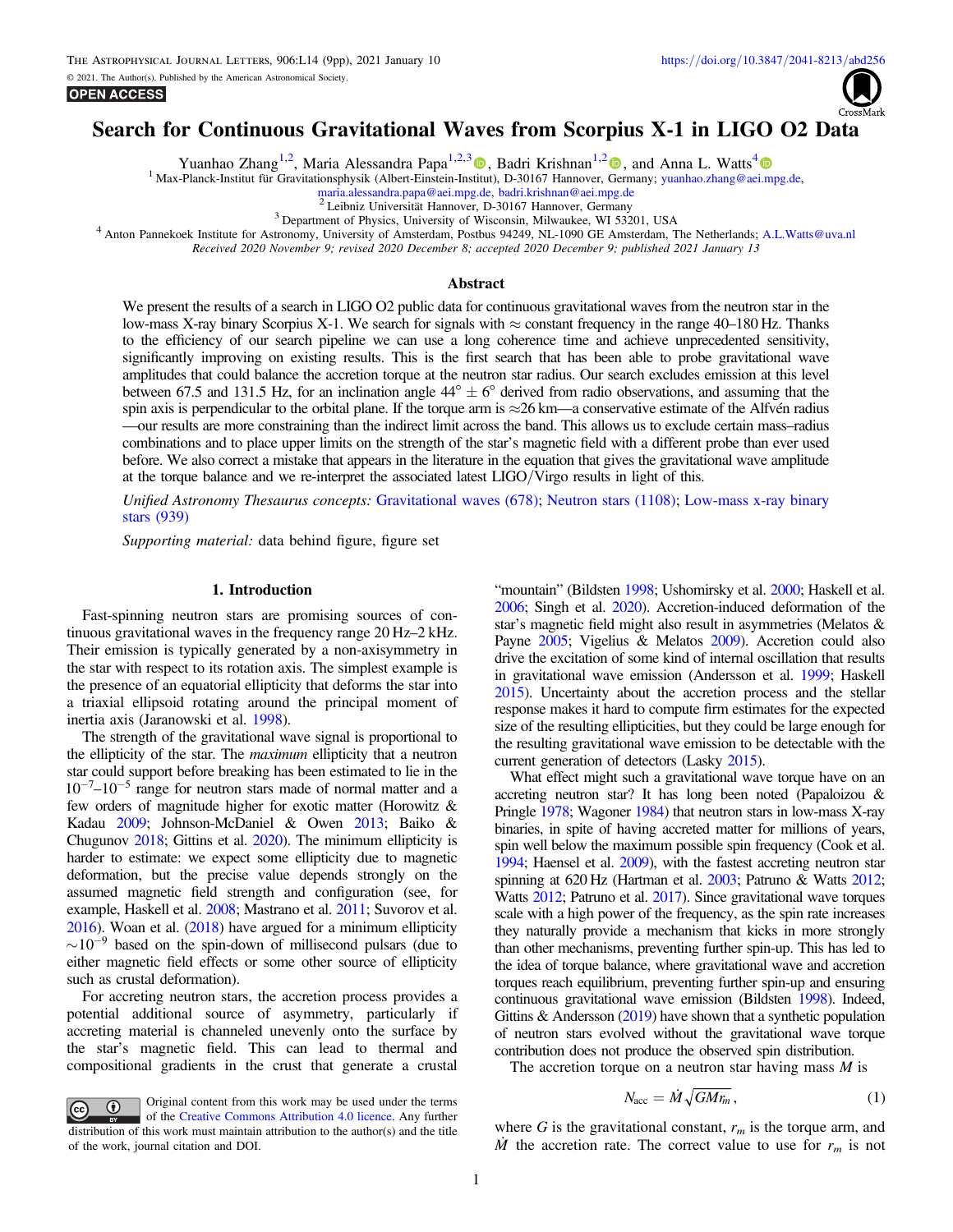<span id="page-2-0"></span>known a priori, but is typically assumed to be either the neutron star radius  *or the radius at which the star's magnetic field* starts to disrupt the accretion flow.

The maximum accretion luminosity is  $\frac{GM\dot{M}}{R_{R}}$ ż . If some fraction X of this is radiated away by an X-ray flux  $F_X$  observed at a distance  $d$ , then

$$
X\frac{GM\dot{M}}{R} = 4\pi d^2 F_X \to \dot{M} = \frac{1}{X} \frac{4\pi d^2 F_X R}{GM}.
$$
 (2)

The gravitational wave intrinsic amplitude  $h_0$  at a distance d, for a gravitational wave signal at twice the spin frequency of the star (which is the case if the ellipticity is caused by a magnetic or crustal mountain) and balancing the accretion torque, is

$$
h_0^{\text{torq.bal.}} = \sqrt{\frac{5G}{2\pi^2 c^3} \frac{\dot{E}_{\text{GW}}}{d^2 f_{\text{GW}}^2}} \quad \text{with} \quad \dot{E}_{\text{GW}} = \pi f_{\text{GW}} N_{\text{acc}}, \quad (3)
$$

where  $f_{GW}$  is the gravitational wave frequency. Substituting Equations  $(1)$  $(1)$  $(1)$  and  $(2)$  in Equation  $(3)$  one finds

$$
h_0^{\text{torq,bal.}} = \sqrt{\frac{10 \ F_X R}{Xc^3} \frac{F_X R}{f_{\text{GW}}}} \sqrt{\frac{Gr_m}{M}}
$$
  
= 3.4 × 10<sup>-26</sup>  $\left(\frac{1.4 M_{\odot}}{M}\right)^{\frac{1}{4}} \left(\frac{r_m}{10 \text{ km}}\right)^{\frac{1}{4}}$   
×  $\left(\frac{F_X/X}{3.9 \times 10^{-7} \text{ erg cm}^{-2} \text{ s}^{-1}}\right)^{\frac{1}{2}}$   
×  $\left(\frac{R}{10 \text{ km}}\right)^{\frac{1}{2}} \left(\frac{600 \text{ Hz}}{f_{\text{GW}}}\right)^{\frac{1}{2}}$ . (4)

We note that Equation (15) in Abbott et al. ([2019a](#page-8-0)) and Equation (10) in Abbott et al. ([2017b](#page-8-0)) are incorrect and yield the correct numerical value only if  $r_m = R$ . In those papers this mistake propagates to the Alfvén radius torque balance amplitude curve of Figure 5 (yellow curve in Abbott et al. [2019a](#page-8-0)), which is overestimated. This in turn makes it look like the constrained inclination angle upper limits from that search (for  $\iota = \iota_{\text{orb}} \approx 44^{\circ}$ ) probe the Alfvén radius torque balance limit, when in fact they do not.

For ease of notation we define

$$
\begin{cases}\nM_1 = \left(\frac{M}{1.4 M_{\odot}}\right) \\
R_1 = \left(\frac{R}{10 \text{ km}}\right) \\
r_{m1} = \left(\frac{r_m}{10 \text{ km}}\right) \\
B_1 = \left(\frac{B}{10^9 \text{ G}}\right) \\
f_{\text{GW}_1} = \left(\frac{f_{\text{GW}}}{600 \text{ Hz}}\right) \\
F_{\text{X1}} = \left(\frac{F_{\text{X}}}{3.9 \times 10^{-7} \text{ erg cm}^{-2} \text{ s}^{-1}}\right) \\
d_1 = \left(\frac{d}{2.8 \text{ kpc}}\right)\n\end{cases} \tag{5}
$$

and re-write Equation (4) as

$$
h_0^{\text{torq.bal.}} = 3.4 \times 10^{-26} X^{-\frac{1}{2}}
$$

$$
M_1^{-\frac{1}{4}} r_{m1}^{\frac{1}{4}} F_{X1}^{\frac{1}{2}} R_1^{\frac{1}{2}} f_{\text{GW}}^{-\frac{1}{2}}.
$$
 (6)

Scorpius  $X-1$  (Sco  $X-1$ ) is the brightest persistent X-ray source after the Sun and hence, given the scaling of gravitational wave amplitude with X-ray flux, it is a particularly promising continuous wave source. The flux value of  $3.9 \times 10^{-7}$  erg cm<sup>-2</sup> s<sup>-1</sup> used in Equation (4) is the long-term average X-ray luminosity of Sco X-1 measured from Earth (see Watts et al.  $2008$ , for details of how this value was derived<sup>5</sup>). This value yields a torque balance  $h_0$ , which is well within the reach of searches for continuous waves from known pulsars (Abbott et al. [2019c](#page-8-0), [2020](#page-8-0); Nieder et al. [2019,](#page-9-0) [2020](#page-9-0)).

Many searches have targeted continuous gravitational wave emission from Sco X-1 (Abbott et al. [2017e](#page-8-0), [2017c,](#page-8-0) [2017d](#page-8-0), [2019a](#page-8-0); Meadors et al. [2017,](#page-8-0) only since 2017), but none have yet been sensitive enough to probe the torque balance amplitudes of Equation (4). This is because, in contrast to the known pulsars targeted in Abbott et al. ([2019c,](#page-8-0) [2020](#page-8-0)) and Nieder et al. ([2019,](#page-9-0) [2020](#page-9-0)), the rotation frequency and frequency derivative of the Sco X-1-neutron star, as well as some binary parameters, are unknown. This means that a broad range of waveforms must be tested against the data, and this degrades the attainable sensitivity, through the increased trials factor.

Another aspect that makes the Sco X-1 signal search challenging is its computational cost: as illustrated in Watts et al. ([2008](#page-9-0)) our ignorance of the system parameters results in a parameter space so broad that the most sensitive search method, a coherent matched filter over the entire observation time, is computationally prohibitive. This is a frequent predicament in searches for continuous gravitational waves and the standard solution is to adopt semi-coherent search methods, where one trades sensitivity in favor of computational efficiency (Messenger et al. [2015;](#page-8-0) Dergachev & Papa [2019](#page-8-0); Steltner at al. [2020](#page-9-0)).

In semi-coherent searches the observation time is partitioned in segments spanning the same duration. If data from several instruments is used, these partitions are  $\approx$  coincident in time. The most important quantity is the duration of such partitions,  $T_{\text{coh}}$ . The larger  $T_{\text{coh}}$  is, the more sensitive and the more computationally expensive the search is going to be.

We use for this search a cross-correlation method (Whelan et al. [2015](#page-9-0), and references therein). Thanks to the much improved computational efficiency of our new search (Meadors et al.  $2018$ ), we are able to use a significantly longer  $T_{\rm coh}$  than ever used before and reach unprecedented levels of sensitivity. In particular, for the first time a search is sensitive to signals at the torque balance limit at both the stellar radius and for reasonable estimates of the magnetospheric radius.

#### 2. The Search

We use LIGO O2 open data from the Hanford and Livingston detectors (LIGO [2019](#page-8-0); Vallisneri et al. [2015](#page-9-0)) between GPS time 1167984930 (2016 January) and GPS time

<sup>5</sup> The flux of Sco X-1 during the O2 observations was comparable to the earlier observations used to generate the flux estimate, see http://[maxi.riken.](http://maxi.riken.jp/star_data/J1619-156/J1619-156.html) jp/star\_data/J1619-156/[J1619-156.html.](http://maxi.riken.jp/star_data/J1619-156/J1619-156.html)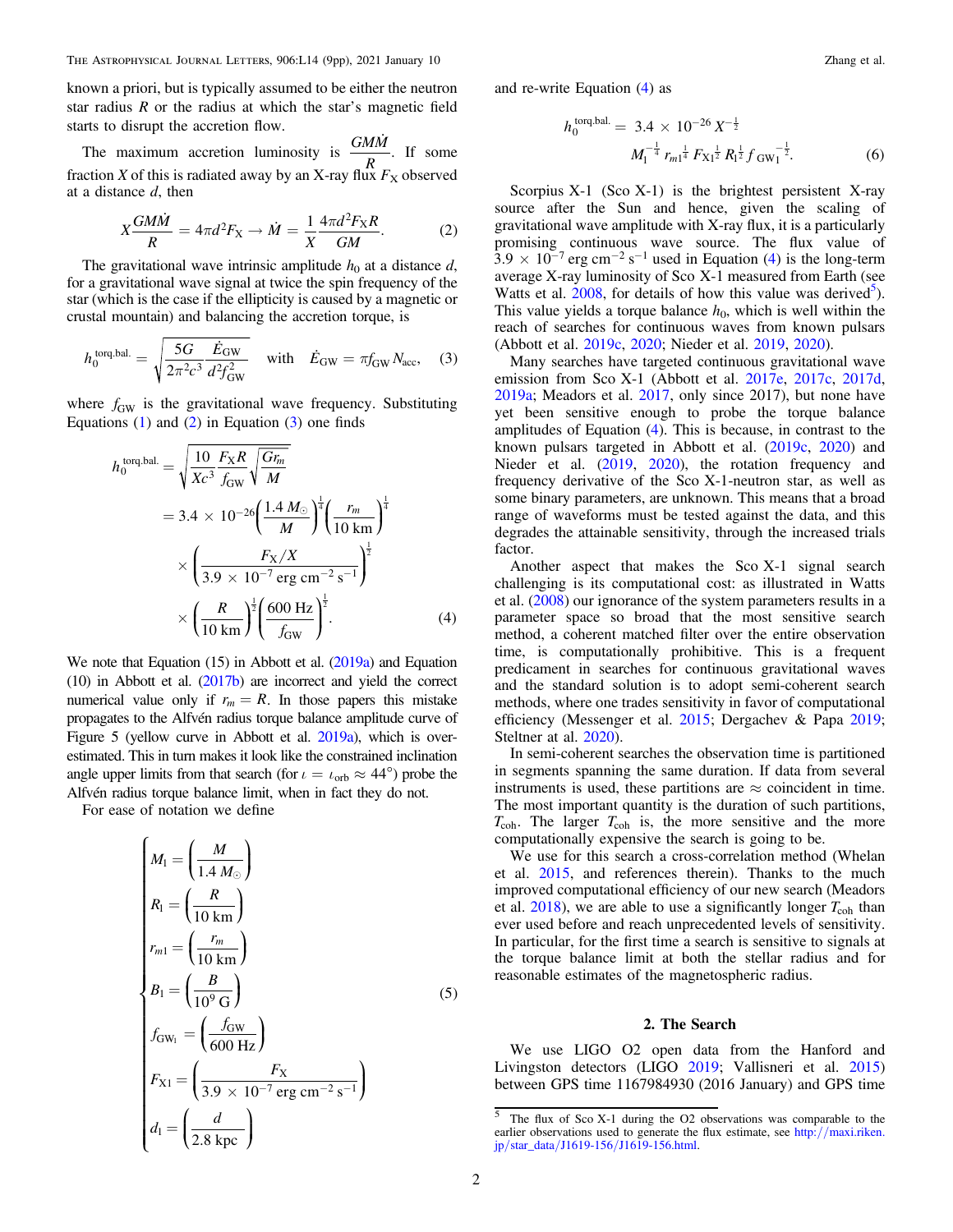The Astrophysical Journal Letters, 906:L14 (9pp), 2021 January 10 Zhang et al.

Table 1 Waveform Parameter Ranges

| Parameter                          | Range                       | Grid Spacing                                                                  |
|------------------------------------|-----------------------------|-------------------------------------------------------------------------------|
| $f_{GW}$ (Hz)                      | [40, 180]                   | $\sim$ 2 × 10 <sup>-6</sup> [Hz]                                              |
| $a \sin i$ (lt-s)                  | [1.45, 3.25]                | $[0.17$ [It - s Hz]<br>$f_{\rm GW}$                                           |
| $T_{\rm asc}$ (GPS s) <sup>a</sup> | $1178556229 + 3 \times 139$ | $\sim$ 1576 [lt - s]<br>$f_{\text{GW}}$ a sin i                               |
| $P_{\rm orb}$ (s)                  | $68023.86 + 3 \times 0.04$  | $\frac{18 \left[ \text{lt} - \text{s} \right]}{2}$<br>$f_{\text{GW}}$ a sin i |

Note.

<sup>a</sup> Time of ascension has been propagated to May 11 16:43:31 UTC 2017, close to the weighted-middle of the gravitational wave data, in order to make the metric approximately diagonal (Whelan et al. [2015](#page-9-0)). The relation between *T*asc and the epoch of inferior conjunction of the companion star  $T_0$  presented in Wang et al. ([2018](#page-9-0)) is  $T_{\text{asc}} = T_0 - P_{\text{orb}}/4$  (Messenger et al. [2015](#page-8-0)).

1187733514 (2016 August). Overall we have 5090 hours of data, 2496 from Livingston, and 2594 from Hanford.

We search for a nearly monochromatic signal from the neutron star in Sco X-1—below we qualify this assumption further. At the detector the signal appears frequency-modulated due to the relative motion between the star and the detector, and amplitude-modulated due to the sensitivity-response of the detectors, which depends on the line-of-sight direction and hence for a fixed source changes with time. If all the source parameters were known, the gravitational waveform at the detector would also be known, and the search would be a perfectly matched filter, like those carried out for known pulsars. This is not the case.

The low-mass X-ray binary (LMXB) Sco X-1 consists of a  $1.4^{+1.4}_{-0.5}$ *M*<sub> $\odot$ </sub> neutron star and a  $0.7^{+0.8}_{-0.3}$ *M*<sub> $\odot$ </sub> companion star Wang et al. ([2018](#page-9-0)), 95% confidence intervals. No accretion-powered pulsations or thermonuclear burst oscillations have been so far detected from the neutron star, so its spin frequency is unknown. The orbital parameters projected semimajor axis, *a* sin *i*, time of ascending nodes, *T*asc, and orbital period, *P*orb, are constrained within ranges larger than our search resolution on those parameters, so these need to be explicitly searched (Wang et al. [2018](#page-9-0)).

The search parameters are given in Table 1. We search for gravitational wave signal frequencies between 40 and 180 Hz. The computational cost per unit frequency interval is smaller at lower frequencies, so concentrating computational resources in the lower frequency range makes for the highest return in sensitivity. In fact this is the frequency range in which we can match the torque balance limit, even with a torque arm at the neutron star's radius.

We do not explicitly search over frequency derivatives, reflecting the assumption that the system is close to equilibrium. With our search setup we have measured an average loss in signal-to-noise ratio  $(S/N)$  at the 15% level for gravitational wave first frequency derivative  $|\dot{f}_{\text{GW}}| \simeq 2 \times 10^{-13} \,\text{Hz s}^{-1}$ . This sets the scale for the maximum rate of change of the spin frequency that would not affect our ability to detect a signal, at  $|\dot{f}_{\text{spin}}| \lesssim 1 \times 10^{-13} \text{ Hz s}^{-1}$ . We recall that for crustal mountains  $f_{\text{GW}} = 2f_{\text{spin}}$ .

The orbital parameter ranges are taken from Table 2 of Wang et al. ([2018](#page-9-0)). *T*<sub>asc</sub> is propagated to 1178556229 GPSs, which is  $\approx$  the weighted middle of the LIGO data observation span. We note that this is 206 epochs after the *T*asc in (Abbott et al. [2019a](#page-8-0)). Following Equation (5) of Galloway et al. ([2014](#page-8-0)), we expand the uncertainty associated with  $T_{\text{asc}}$  to 139 seconds and then consider the  $3\sigma$  confidence interval.

The grid spacings in every dimension  $d\lambda$  are chosen so that the loss due to signal-template mismatch is at the *m* = 25% level. The spacings are estimated based on the metric  $g_{\lambda\lambda}$  as  $d\lambda = \sqrt{\frac{m}{g_{\lambda\lambda}}}$ . Expressions for the metric can be found in Whelan et al.  $(2015)$  $(2015)$  $(2015)$ . This approach results in an overestimate of the actual mismatch (Allen  $2019$ ), and in fact we measure an overall average  $S/N$  loss of 16%. The grid spacings are given in Table 1.

Our search employs a fixed  $T_{coh} \simeq 19$  hr, which is a factor of 4.5 (10) longer than the longest (shortest) baseline used by Abbott et al. ([2017a](#page-8-0)). This choice, enabled by the efficiency of our code (see Section [1](#page-1-0)) is the reason for the higher sensitivity of our search.

We consider search results with detection statistic values above the expected Gaussian-noise fluctuations. Since the number of searched waveforms increases with frequency, noise fluctuations alone produce higher fluctuations at higher frequencies. For this reason our threshold for candidate consideration is not constant but rather increases with frequency.

We find over 97 million results above the threshold. As often happens in this type of search, these results are not uniformly distributed in frequency but tend to come in groups, with the elements of each group having similar signal frequency, and due to the same root cause. We cluster these together and examine each cluster. We find 32 such groups, which we will refer to as "outlier clusters." 23 of them are associated with known spectral contaminations (Covas et al. [2018](#page-8-0)). The rest of the clusters are discarded based on cross-checking the multidetector detection statistics with the single-detector statistics: when an outlier is due to a disturbance in one of the detectors, the single-detector statistics will often be larger than the multidetector one. On the contrary, a signal produces a higher value when the data from both detectors is used. Most of these discarded clusters also present a range of signal frequencies with enhanced values of the detection statistic, which is much larger than it would be for a signal. The complete list of outlier clusters is given in Table [2](#page-8-0) in the [Appendix.](#page-7-0)

#### 3. Results

#### 3.1. Upper Limits on the Gravitational Wave Amplitude

As no significant candidate is found, we set upper limits at the 95% confidence level, on the gravitational wave intrinsic amplitude  $h_0^{95\%}$  at the detectors, in half-Hz bands. The upper limits are determined by adding fake signals with a fixed amplitude  $h_0$  to the data, and by measuring the detection efficiency,  $C(h_0)$ . The detection criterion is determined by the value of the detection statistic of the most significant result in the band. For every value of  $h_0$ , 500 signals are simulated and searched for. The frequency of the signals varies and this samples different realizations of the noise. The procedure is repeated for various values of  $h_0$ —between 6 and 10 bracketing the desired confidence level. A sigmoid fit is used to determine the  $h_0$  value corresponding to 95% confidence:  $C(h_0^{95\%}) = 0.95$ . Statistical uncertainties from this procedure are on average less than 3% and never exceed 5.5%. This is a standard approach in continuous wave searches and more details can be found in Fesik & Papa ([2020](#page-8-0)).

Two sets of upper limits are derived, reflecting two assumptions: (1) an arbitrary value of the inclination angle, with cos *i* uniformly distributed  $-1 \le \cos i \le 1$ , and (2) the spin of the source is aligned with the orbital angular momentum, and hence the inclination angle  $\iota$  comes from a Gaussian distribution with mean 44° and standard deviation 6◦ (Fomalont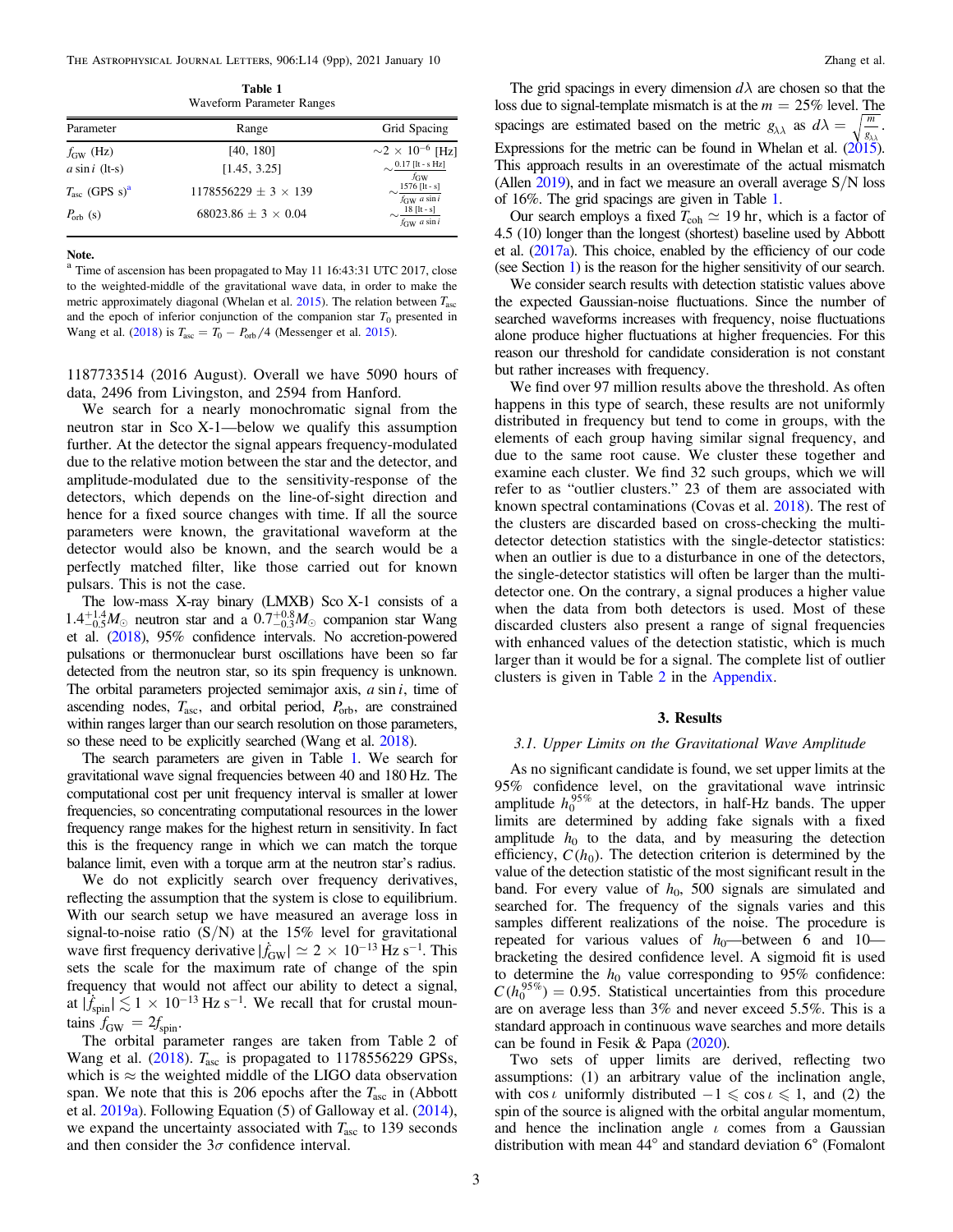<span id="page-4-0"></span>

Figure 1. 95% confidence upper limits on the intrinsic gravitational wave amplitude in half-Hz bands. We assume orbital inclination at  $44^{\circ} \pm 6^{\circ}$  (lower black points) and arbitrary inclination (upper black points). The lower dashed and solid curves are the torque-balance upper limits, based on estimates of the mass accretion rate and assuming the accretion torque to be at the neutron star radius (lower solid red curve) or at the Alfvén radius (upper dashed red curve). For comparison we show the upper limits from previous results (the three fainter upper curves) and draw the *incorrect* torque balance Alfvén radius upper limit that was reported (uppermost dashed line).

(The data used to create this figure are available.)

et al. [2001;](#page-8-0) Wang et al. [2018](#page-9-0)). This is a standard assumption in the literature, albeit there is no observational evidence to support it specifically for Sco X-1. The  $\iota = 44^{\circ} \pm 6^{\circ}$  is a more favorable inclination than average for coupling to the gravitational wave detector (Jaranowski et al. [1998;](#page-8-0) see, for instance, Equations (21) and 22) and the resulting upper limits are a factor  $\approx$ 1.7 smaller than those for arbitrary orientation.

Both upper limits are plotted in Figure 1 and provided in machine-readable format in Zhang et al. ([2020](#page-9-0), and supplementary material). For comparison Figure 1 also shows upper limits from a previous cross-correlation search on O1 LIGO data (Abbott et al. [2017d](#page-8-0)) and from a recent Viterbi algorithm search on the same O2 data that we use (Abbott et al. [2019a](#page-8-0)). The most sensitive of the two searches is the Abbott et al. ([2017d](#page-8-0)) search. It employed variable coherence lengths, with longer  $T_{\text{coh}}$  in the low-frequency range, which explains why at lower frequency it is comparatively more sensitive than at higher frequency. The Abbott et al. ([2019a](#page-8-0)) search is less sensitive than a crosscorrelation search but is more robust to deviations of the signal waveform from the assumed model (Suvorova et al. [2016](#page-9-0)). In particular, the method of Abbott et al. ([2019a](#page-8-0)) is robust with respect to loss of phase coherence in the signal.

One of the ways in which the signal could lose phase coherence with respect to the template waveforms of the search is through spin-wandering. This is a non-deterministic "jitter" in the spin of star, caused, for instance, by small changes in the mass accretion rate. The resulting frequency variation depends on the accretion torque, hence on the spin frequency of the star, its moment of inertia, the ratio between the torque arm and the co-rotation radius and the mass accretion rate.

Based on Rossi X-ray Timing Explorer/All-Sky Monitor (RXTE/ASM) observations of Sco X-1, Mukherjee et al. ([2018](#page-9-0)) have explored different system-parameter combinations

and the gravitational wave frequency changes that may accumulate over different observation periods, due to spin wandering. Their results indicate that, in our frequency range, the maximum frequency change during an observation time of  $2 \times 10^{7}$  s (our observation time) is less than  $2 \mu$  Hz (our frequency resolution) for the vast majority of the simulated systems. This means that the sensitivity of this search should not be impacted by spin-wandering effects.

Our results improve on existing ones by more than a factor  $\approx$ 1.8. This is an extremely large sensitivity improvement in a large parameter space search like this one. For instance, consider that in a broad all-sky search on O2 data, Abbott et al. ([2019d](#page-8-0)) improved over the most sensitive results on O1 data (Dergachev & Papa [2019](#page-8-0)) by a factor of  $\approx 1.1$ .

#### 3.2. Interpretation in Terms of Torque Balance Model

Our results are also remarkable in absolute terms because they probe gravitational-wave amplitudes that could support emission at the torque balance level. It is the first time that this milestone is reached.

From Equations  $(4)$  $(4)$  $(4)$  or  $(6)$  $(6)$  $(6)$  we see that the torque balance gravitational-wave amplitude depends on the torque arm and it is smallest at the star surface. If this minimum torque balance amplitude is *larger* than our  $h_0^{95\%}$  upper limits, it means that our search should have detected a signal. The fact that it has not means that we can exclude such mass–radius combination:

$$
[M_1^{-\frac{1}{4}} R_1^{\frac{3}{4}}] \text{excl} \ge X^{\frac{1}{2}} \frac{h_0^{95\%}}{3.4 \times 10^{-26}} f_{\text{GW}_1}^{\frac{1}{2}} F_1^{-\frac{1}{2}}. \tag{7}
$$

The lower panel of Figure [2](#page-5-0) shows the mass–radius regions excluded by the  $\iota \approx 44^{\circ}$  gravitational-wave upper limits for  $f_{\text{GW}} = 117.5 \text{ Hz}$  and  $X = 1$ .

If the torque arm is larger than the star radius, the torque balance amplitude increases, and our gravitational-wave upper limits constrain the magnetic field strength of the mass–radius combinations not excluded by 7. We illustrate this point in the next paragraphs.

We take the torque arm to be at the magnetospheric radius  $r_m = \max(\xi r_A, R)$ , with  $0.5 \le \xi \le 1$  and  $r_A$  the Alfvén radius

$$
r_A = 25.6 \, X^{\frac{2}{7}} \, B_1^{\frac{4}{7}} \, R_1^{\frac{10}{7}} \, M_1^{\frac{1}{7}} \, d_1^{-\frac{4}{7}} \, F_{X1}^{-\frac{2}{7}} \, \text{km}, \tag{8}
$$

where  $B_1$  is the normalized polar magnetic field strength, defined in Equation ([5](#page-2-0)). We note that in the gravitational-wave literature the Alfvén radius has often been placed at 35 km, corresponding to  $\dot{M} = 10^{-8} M_{\odot} / \text{yr}$ , or  $X = 0.3$  in Equation ([2](#page-2-0)). The Eddington limit is at  $\dot{M} = 2 \times 10^{-8} M_{\odot} / \text{yr}$ , for a fiducial 1.4  $M_{\odot}$  and 10 km radius neutron star.

By combining Equations ([4](#page-2-0)) and (8) we find the torquebalance amplitude when  $r_m \ge R$ :

$$
\begin{cases}\nh_0^{\text{torq.bal.}} = 4.3 \times 10^{-26} \frac{\xi^{\frac{1}{4}}}{X^{\frac{3}{7}}} \\
\times F_{X1}^{\frac{3}{7}} M_1^{-\frac{3}{14}} R_1^{\frac{6}{7}} B_1^{\frac{1}{7}} d_1^{-\frac{1}{7}} f_{\text{GW}_1}^{-\frac{1}{7}} \\
B_1 \geq 0.19 d_1 \xi^{-7/4} (F_1/X)^{1/2} (R_1^3 M_1)^{-1/4},\n\end{cases} (9)\n\end{cases}
$$

the last equation simply reflecting the condition  $r_m \ge R$ . We note that  $h_0^{\text{torq,bal}}(\xi, X) = h_0^{\text{torq,bal}}(1, 1) \frac{\xi^{1/4}}{X^{3/7}}$  and this factor is plotted in Figure [3](#page-6-0) to aid evaluate how the torque balance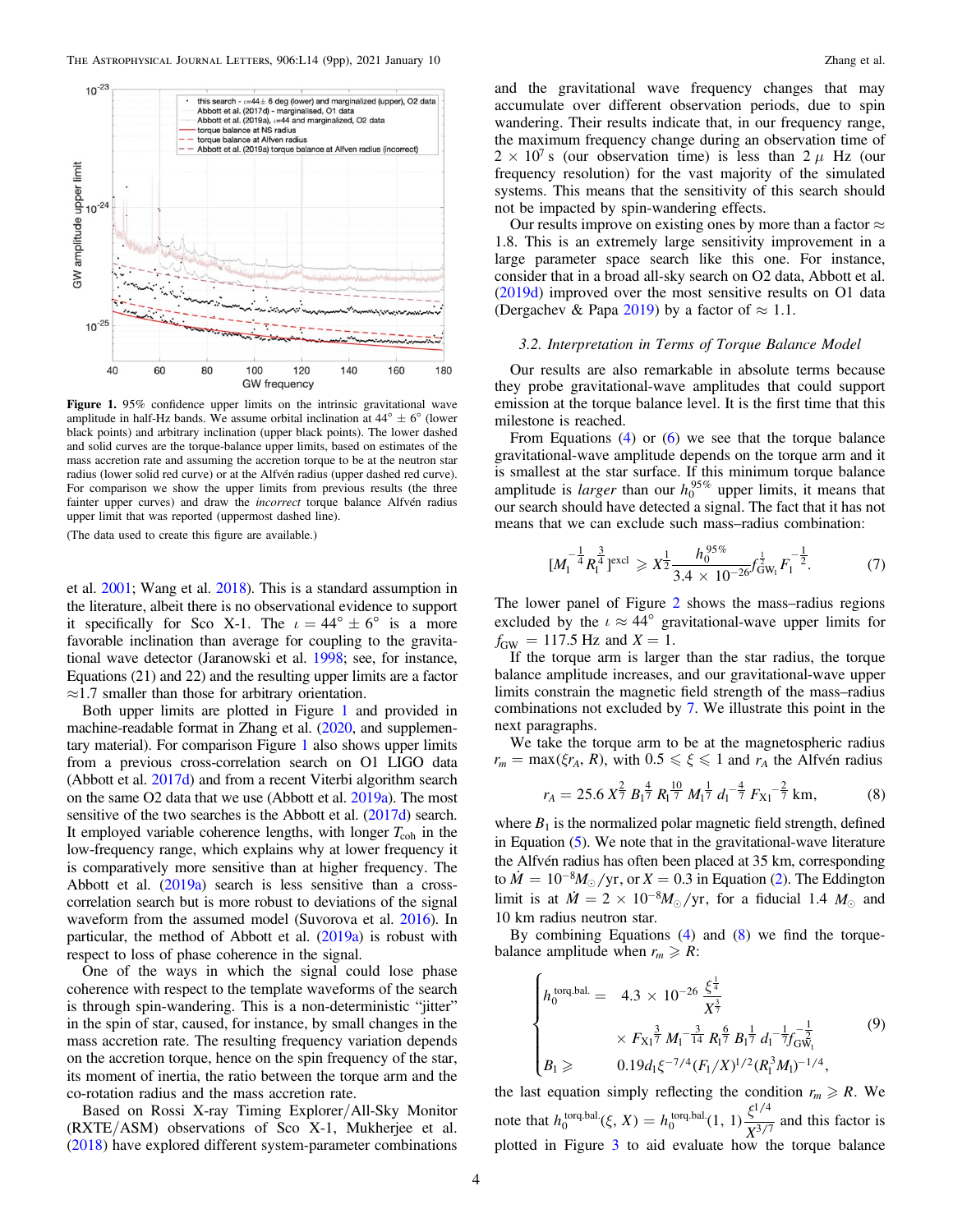<span id="page-5-0"></span>

Figure 2. We have assumed  $f_{GW} = 117.5$  Hz ( $\approx$ 17 ms spin period),  $\iota = 44^{\circ} \pm 6^{\circ}$ ,  $r_m = r_A$  ( $\xi = 1$ ),  $X = 1$  and torque balance. Top panel: the largest magnetic field consistent with our null result. The solid lines correspond to the equations of state from Özel & Freire ([2016](#page-9-0), http://[xtreme.as.arizona.edu](http://xtreme.as.arizona.edu/NeutronStars/index.php/dense-matter-eos/)/NeutronStars/index.php/ [dense-matter-eos](http://xtreme.as.arizona.edu/NeutronStars/index.php/dense-matter-eos/)/). The dashed lines indicate stars of constant compactness *GM/Rc<sup>2</sup>* equal to 0.33 (upper), 0.29 (middle) and 0.25 (lower). We have considered masses in the range 1 to 3  $M_{\odot}$ , radii between 8 and 13 km, and we have dropped any equation of state with a maximum mass lower than 1.9  $M_{\odot}$ , consistent with observations (Antoniadis et al. [2013](#page-8-0); Cromartie et al. [2019](#page-8-0)) and with estimates from dense matter theory and experiment (see, for example, Hebeler et al. [2013;](#page-8-0) Kurkela et al. [2014](#page-8-0)). The lowest value of B for each curve corresponds to  $B(r_m = R)$ . Bottom panel: mass–radius relations for the equations of state considered above (solid lines) and for star configurations of constant compactness (dashed lines). The line that delimits the shaded region shows the mass–radius combinations that satisfy Equation ([7](#page-4-0)), i.e., that are consistent with our upper limits when  $r_m = R$ . Below the shaded region the torque balance gravitational-wave amplitude with  $r_m = R$ , is larger than our upper limits, so these configurations are excluded by our null results. Above the shaded region the torque balance gravitational-wave amplitude with  $r_m = R$ , is smaller than our upper limits, so these configurations cannot be excluded if  $r_m = R$ . If, however,  $r_m > R$ , i.e., a magnetic field above  $\approx 2 \times 10^8$  G, the corresponding torque balance becomes larger than our upper limits and this allows us to constrain the magnetic field (as shown in the top panel). (The complete figure set (71 images) is available.)

amplitude changes under different assumptions for torque arm  $r<sub>m</sub>$  and the accretion luminosity.

When this torque balance amplitude is *larger* than our  $h_0^{95\%}$  upper limits, it means that our search should have detected a signal. The fact that it has not means that we can exclude the associated mass–radius-magnetic field strength combinations:

$$
\left[M_1^{\frac{3}{14}}R_1^{\frac{6}{7}}B_1^{\frac{1}{7}}\right]^{\text{excl}} \geqslant \frac{X_{\frac{3}{7}}^{\frac{3}{7}}}{\xi^{\frac{1}{4}}}\frac{h_0^{95\%}}{4.3 \times 10^{-26}}f_{\text{GW}_1}^{\frac{1}{2}}F_1^{-\frac{3}{7}}d_1^{\frac{1}{7}}.\tag{10}
$$

This translates, for every mass–radius, into an upper limit on the magnetic field strength.

Figure 2 shows the magnetic field upper limits from Equation (10) from the  $\iota \approx 44^{\circ}$  gravitational wave upper limits

for  $f_{GW} = 117.5$  Hz,  $X = 1$  and  $\xi = 1$ , for different equations of state. The upper limits for different gravitational-wave frequencies can be easily derived from the gravitational-wave upper limit values using Equation  $(10)$ . For the specific example shown in Figure 2, provided that the field is higher than  $\sim$  2  $\times$  10<sup>8</sup> G, the torque balance limit can be matched for all of the considered equations of state, but magnetic fields above  $\sim 6 \times 10^8$  G can be ruled out.

In Zhang et al. ([2020](#page-9-0), and supplementary material) we provide plots like the one in Figure 2 for gravitational-wave frequencies in the searched range at 2 Hz intervals.

The gravitational-wave upper limits marginalized over all possible inclination angles lead to less stringent constraints on the physical parameters of the neutron star: the torque balance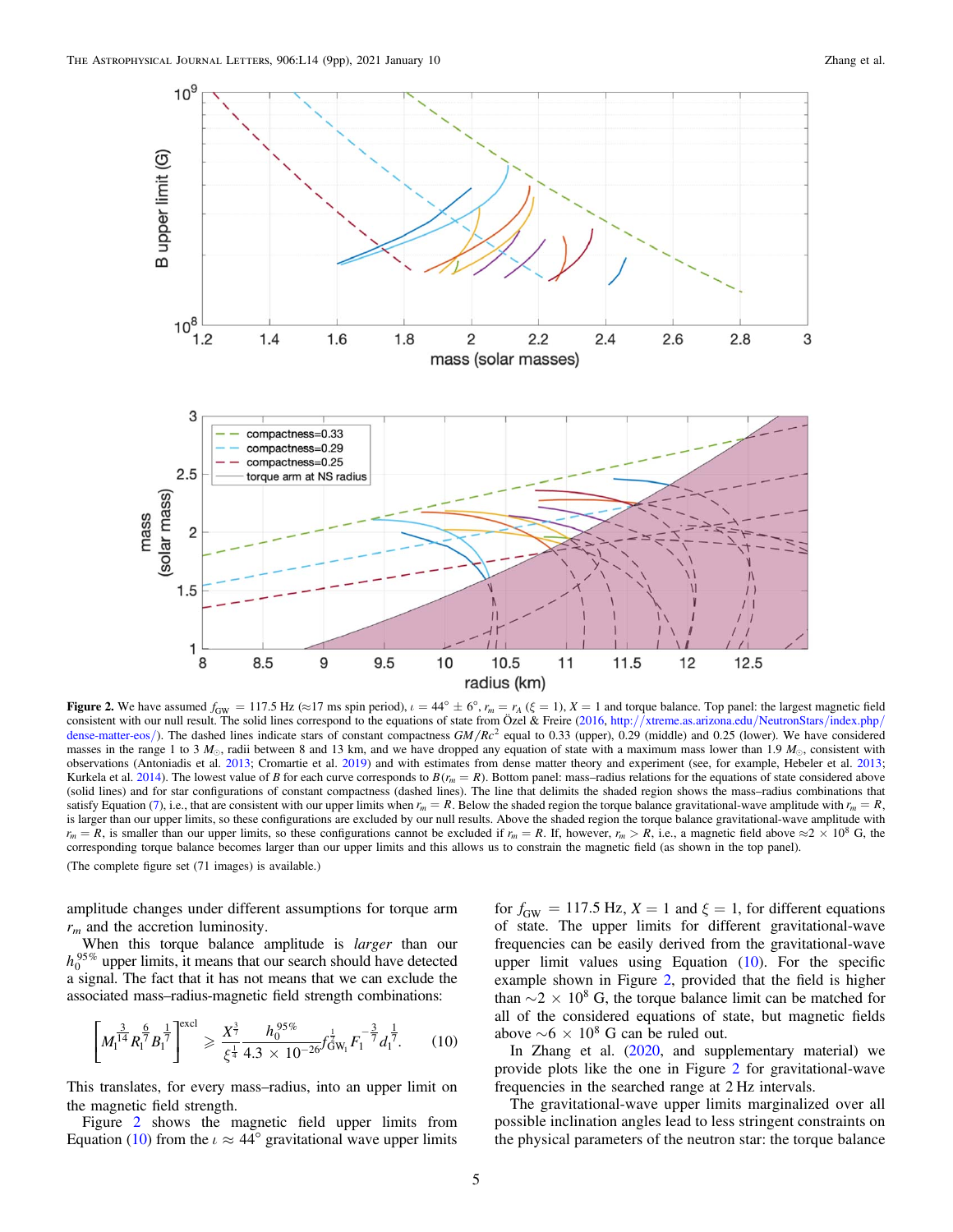<span id="page-6-0"></span>

**Figure 3.**  $h_0^{\text{torq,bal}}(\xi, X) = h_0^{\text{torq,bal}}(1, 1) \frac{\xi^{1/4}}{X^{3/7}}$ , and this multiplicative factor is Figure 3.  $h_0^{\text{torq.bal.}}(\xi, X)$ shown here.

amplitude with torque arm at the neutron star surface is smaller than our upper limits for all equations of state, so no mass–radius combination can be ruled out. Torque-balance amplitudes that are larger than our upper limits can only be obtained for larger torque arms corresponding to magnetic field strengths  $\gtrsim 10^9$  G, which are higher than those expected from LMXBs.

If the gravitational-wave signal is due to a triaxial ellipsoid rotating around a principal moment of inertia axis I, say along the  $\hat{z}$  axis, the gravitational-wave intrinsic amplitude  $h_0$  is proportional to the ellipticity  $\varepsilon$  of the star:

$$
\begin{cases}\nh_0 = \frac{4\pi^2 G}{c^4} \frac{I \varepsilon f_{\text{GW}}^2}{d} \\
\text{with } \varepsilon = \frac{I_{xx} - I_{yy}}{I}\n\end{cases} \tag{11}
$$

We convert the  $h_0^{95\%}$  upper limits into ellipticity upper limits with Equation (11), with  $d = 2.8$  kpc and a fiducial value of  $I = 10^{38}$  kg m<sup>2</sup>. We also derive the ellipticity required for torque balance under the two previous assumptions on the lever arm. All of these quantities are plotted in Figure 4, as a function of the gravitational-wave signal frequency.

Above ∼90 Hz the values of the ellipticity that we are exploring are a few  $\times 10^{-5}$  and smaller. Deformations that are this large may be sustained by a neutron star crust (Johnson-McDaniel & Owen [2013](#page-8-0)), although very recent work suggests that the maximum deformations may be smaller (Gittins et al. [2020](#page-8-0)).

#### 4. Discussion

This search has placed upper limits on stable gravitationalwave emission that are tighter than the level predicted by torque balance models for Sco X-1, for  $i \sim 44^\circ$ . This conclusion is robust to spin wandering at the level expected for this source. If the accretion torque is applied at the neutron star surface, the gravitational-wave frequency range for which the torque balance limit is beaten is between 67.5-131.5 Hz, for a 1.4  $M_{\odot}$  and 10 km radius fiducial star. If the torque is applied at a magnetospheric radius at 25.6 km (see Equations ([5](#page-2-0)) and ([8](#page-4-0))), then the range for which the limit is beaten is the entire searched range, 40–180 Hz, for the fiducial star, as shown in Figure [1.](#page-4-0)

Considering a wider range of masses and radii, consistent with our current best understanding of viable equation of state



Figure 4. Upper limits on the ellipticity of the neutron star, derived from the gravitational-wave intrinsic amplitude upper limits.

models, we are able to place constraints on the following mass– radius-magnetic field strength combinations.

- 1. Independently of the magnetic field value, our results exclude certain mass–radius combinations. Our tightest limits come for spin periods of  $\sim$ 21 ms ( $f_{GW}$  ~ 96 Hz, at twice the spin frequency) with a narrow range of allowed masses extending only between 1.9 and 2.2  $M_{\odot}$  and magnetic fields larger than  $\sim$ 3  $\times$  10<sup>8</sup> G being ruled out for all considered equations of state.
- 2. If the magnetic field is larger than  $0.19d_1\xi^{-7/4}(F_1/X)^{1/2}$  $(R_1^3 M_1)^{-1/4}$   $(r_m > R)$  we can place upper limits on the magnetic field strength. The upper limit on the magnetic field is highest for the highest mass in the range. Stiffer equations of state have a smaller range of masses (and magnetic field strengths), for which balance can still be possible at the level of our upper limits, than softer equations of state. We find that the field must be smaller than  $(4-10) \times 10^8$  G, depending on frequency (but excluding too disturbed frequency ranges, e.g., 60 Hz), for all equations of state models considered.

It is the first time that constraints on the magnetic field, mass, and radius are obtained through continuous wave observations. This is interesting because the magnetic field is in general very poorly constrained and because observations like these probe mass–radius and magnetic fields through an entirely different mechanism than gravitational-wave binary inspiral signals (see e.g., Abbott et al. [2019b;](#page-8-0) Capano et al. [2020](#page-8-0)). For instance, if we consider a population of neutron stars that are consistent with the mass–radius posteriors<sup>6</sup> of Capano et al.  $(2020)$  $(2020)$  $(2020)$ , we find that our results would exclude more than half of the most probable configurations.

If the spin of Sco X-1 is such that it is in the range where the limit is beaten (half of the gravitational-wave frequency for mountain models) and torque balance applies, an interpretation of our null result that is alternative to the mass–radius magnetic field exclusion regions is that the accretion torque is weaker than predicted. This is interesting because it indicates that strong radiation pressure could be modifying the structure of

We have considered the chiral effective theory enforced up to  $n_{sat}$  results.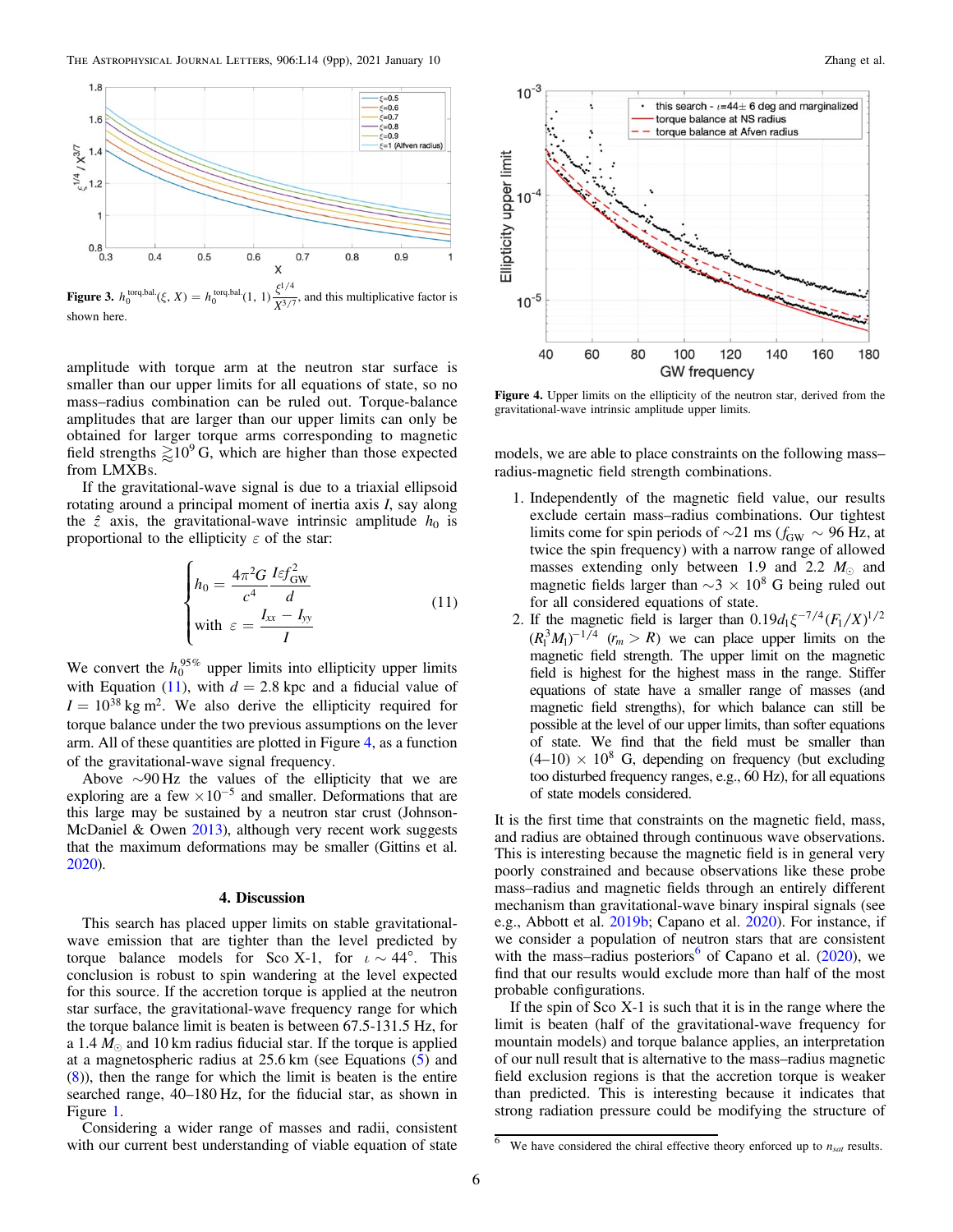<span id="page-7-0"></span>the inner disk (Andersson et al. [2005](#page-8-0)) or that winds play a major role (Parfrey et al. [2016](#page-9-0)).

The result also puts limits on the size of thermal/ compositional crustal or magnetic mountains in Sco X-1. Limits can also be placed on internal oscillation amplitude for models where that is the mechanism that provides the gravitational-wave torque (for a different range of spin frequencies as the relationship between spin and gravitational-wave frequency is different for mode models).

An alternative, of course, is that the spin of Sco X-1 is outside the range searched, perhaps at higher frequencies and more in line with the spin rates measured for the accretionpowered millisecond pulsars and thermonuclear burst oscillation sources (Patruno & Watts [2012;](#page-9-0) Watts [2012](#page-9-0)).

At 1 kHz the torque balance upper limit for the "fiducial star" is between 2.6 and  $3.3 \times 10^{-26}$ , for  $r_m \in [10-25.6]$  km. This is about a factor of 5–10 lower than a signal that we could detect at that frequency with a search like this one—the variation depending on the torque arm and on the inclination angle, and assuming that one could actually perform this search at such high frequencies. If all the parameters of Sco X-1 were known, a search on the same O2 data as used here could probably detect signals at  $(2.6-3.3) \times 10^{-26}$ . We are, however, quite far from having a complete ephemeris for Sco X-1. The next best thing would be to know the rotation frequency of the neutron star. The reason is that the torque balance amplitude decreases with frequency (so the sensitivity requirement increases to match the torque balance limit), and the sensitivity of the searches decreases with frequency due to the shot noise in the detectors and to the increased template resolution per-Hz searched. These factors make it difficult to search very broad frequency bands. If it were possible to identify the spin

frequency, for example via the detection of weak or intermittent pulsations (a major goal for future large-area X-ray telescopes Ray et al. [2019](#page-9-0); Watts et al. [2019](#page-9-0)), we might be able to carry out a search like this one, that could begin to probe the torque balance limit when the noise level at 1 kHz reaches its design value of ~5.5  $\times$  10<sup>-24</sup> 1/ $\sqrt{Hz}$  (Abbott et al. [2018](#page-8-0)) and with ∼ two years of data.

The computation of the work was run on the ATLAS computing cluster at AEI Hannover AEI ([2017](#page-8-0)) funded by the Max Planck Society and the State of Niedersachsen, Germany. A.L.W. acknowledges support from ERC Consolidator grant No. 865768 AEONS (PI: Watts). We thank Colin Capano for providing the data from his paper in a convenient format and for the helpful discussions. We thank John T. Whelan for his careful reading of our paper and the useful comments. This research has made use of data, software, and/or web tools obtained from the LIGO Open Science Center ([https:](https://losc.ligo.org)//losc. [ligo.org](https://losc.ligo.org)), a service of LIGO Laboratory, the LIGO Scientific Collaboration and the Virgo Collaboration. LIGO is funded by the U.S. National Science Foundation. Virgo is funded by the French Centre National de Recherche Scientifique (CNRS), the Italian Istituto Nazionale della Fisica Nucleare (INFN) and the Dutch Nikhef, with contributions by Polish and Hungarian institutes.

#### Appendix Outlier Table

In Table [2](#page-8-0) we show the clusters of outliers above the search threshold. None of them is more likely associated to a signal of astrophysical origin than to an artifact/disturbance.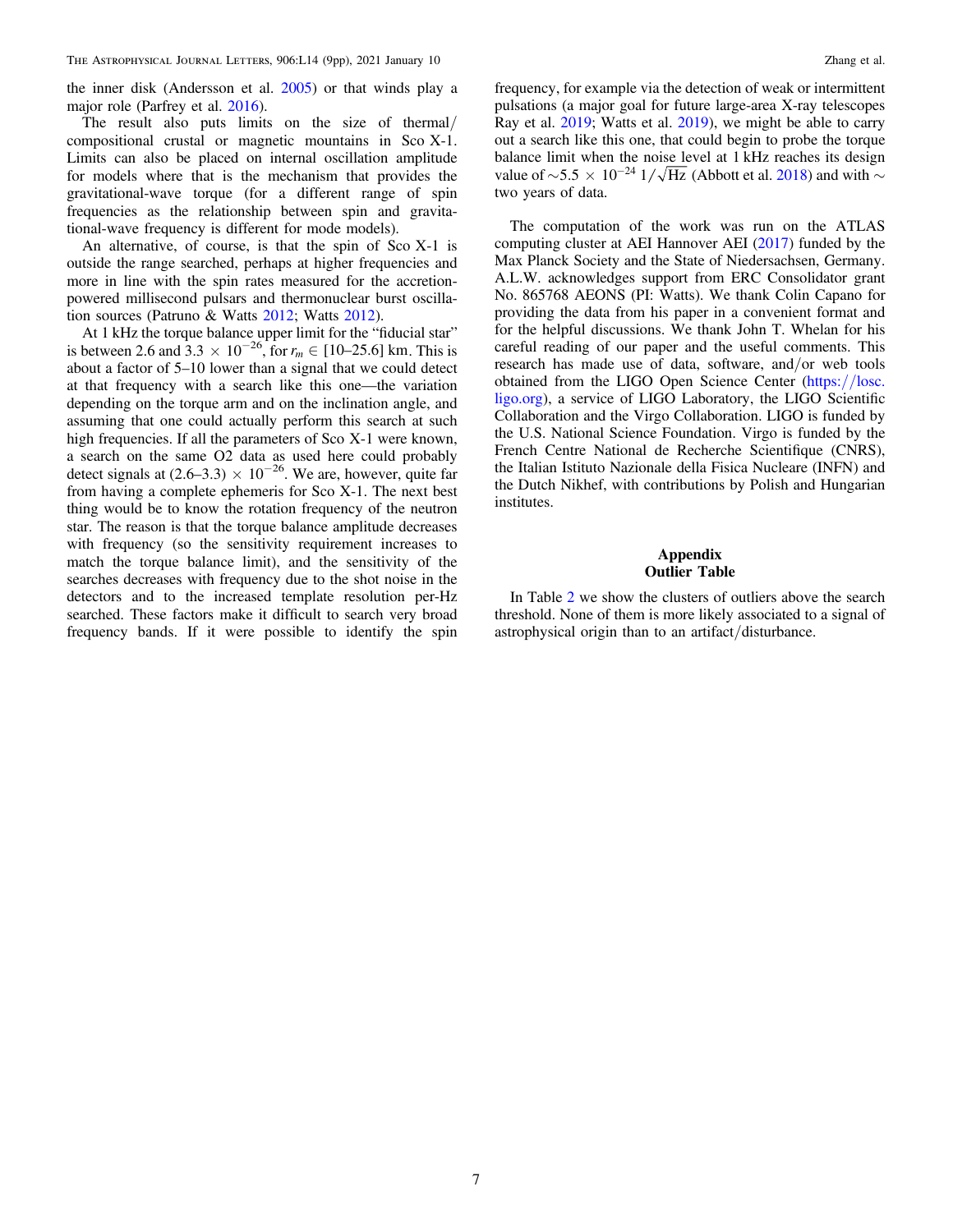Table 2 Table of Outlier Clusters, as Described in the Text

<span id="page-8-0"></span>

| Cluster ID       | Frequency (Hz) | <b>Detection Statistic</b> | Description                                                             |
|------------------|----------------|----------------------------|-------------------------------------------------------------------------|
| $\boldsymbol{0}$ | 40.883985      | 180.55                     | known line in $H1/L1$ and too broad in freq.                            |
| 1                | 42.852488      | 19.05                      | known line in $H1/L1$ and too broad in freq.                            |
| $\overline{c}$   | 43.338994      | 12.99                      | fails single/multi-detector statistic comparison and too broad in freq. |
| 3                | 44.524761      | 35.08                      | known line in $H1/L1$ and too broad in freq.                            |
| 4                | 46.089393      | 415.72                     | fails single/multi-detector statistic comparison and too broad in freq. |
| 5                | 47.679448      | 15.54                      | known line in $H1/L1$ and too broad in freq.                            |
| 6                | 55.565183      | 11.96                      | known line in $H1/L1$                                                   |
| 7                | 58.188448      | 17.06                      | fails single/multi-detector statistic comparison and too broad in freq. |
| 8                | 59.516247      | 42.19                      | known line in $H1/L1$ and too broad in freq.                            |
| 9                | 60.005969      | 185.90                     | known line in $H1/L1$ and too broad in freq.                            |
| 10               | 61.814927      | 11.50                      | known line in $H1/L1$ and too broad in freq.                            |
| 11               | 63.994606      | 68.80                      | known line in $H1/L1$ and too broad in freq.                            |
| 12               | 64.025584      | 13.24                      | same as cluster 11 and too broad in freq.                               |
| 13               | 64.279235      | 14.38                      | fails single/multi-detector statistic comparison and too broad in freq. |
| 14               | 68.463375      | 21.05                      | known line in $H1/L1$ and too broad in freq.                            |
| 15               | 68.492385      | 18.08                      | known line in $H1/L1$ and too broad in freq.                            |
| 16               | 69.564208      | 41.68                      | known line in $H1/L1$ and too broad in freq.                            |
| 17               | 69.649598      | 13.55                      | known line in $H1/L1$ and too broad in freq.                            |
| 18               | 69.764916      | 16.83                      | known line in $H1/L1$ and too broad in freq.                            |
| 19               | 83.301663      | 18.59                      | fails single/multi-detector statistic comparison and too broad in freq. |
| 20               | 85.989651      | 43.63                      | known line in $H1/L1$ and too broad in freq.                            |
| 21               | 99.332771      | 11.80                      | fails single/multi-detector statistic comparison                        |
| 22               | 99.382711      | 11.54                      | fails single/multi-detector statistic comparison                        |
| 23               | 99.984856      | 18.68                      | known line in $H1/L1$ and too broad in freq.                            |
| 24               | 105.249255     | 15.40                      | fails single/multi-detector statistic comparison and too broad in freq. |
| 25               | 105.467399     | 12.97                      | known line in $H1/L1$ and too broad in freq.                            |
| 26               | 105.603586     | 13.66                      | known line in $H1/L1$ and too broad in freq.                            |
| 27               | 119.886974     | 13.63                      | known line in $H1/L1$ and too broad in freq.                            |
| 28               | 119.934821     | 13.04                      | known line in $H1/L1$ and too broad in freq.                            |
| 29               | 120.002786     | 11.84                      | known line in $H1/L1$ and too broad in freq.                            |
| 30               | 176.308216     | 13.28                      | fails single/multi-detector statistic comparison and too broad in freq. |
| 31               | 179.994556     | 12.76                      | known line in $H1/L1$                                                   |

#### ORCID iDs

M[a](https://orcid.org/0000-0002-1007-5298)ria Alessandra Papa i [https:](https://orcid.org/0000-0002-1007-5298)//orcid.org/[0000-0002-](https://orcid.org/0000-0002-1007-5298) [1007-5298](https://orcid.org/0000-0002-1007-5298)

Badri Krish[n](https://orcid.org/0000-0003-3015-234X)an C[https:](https://orcid.org/0000-0003-3015-234X)//orcid.org/[0000-0003-3015-234X](https://orcid.org/0000-0003-3015-234X) Anna L. Watts [https:](https://orcid.org/0000-0002-1009-2354)//orcid.org/[0000-0002-1009-2354](https://orcid.org/0000-0002-1009-2354)

#### References

- Abbott, B. P., Abbott, R., Abbott, T., et al. 2019a, [PhRvD](https://doi.org/10.1103/PhysRevD.100.122002), [100, 122002](https://ui.adsabs.harvard.edu/abs/2019PhRvD.100l2002A/abstract)
- Abbott, B. P., Abbott, R., Abbott, T. D., et al. 2017a, [ApJ](https://doi.org/10.3847/1538-4357/aa677f), [839, 12](https://ui.adsabs.harvard.edu/abs/2017ApJ...839...12A/abstract)
- Abbott, B. P., Abbott, R., Abbott, T. D., et al. 2017b, [PhRvD](https://doi.org/10.1103/PhysRevD.95.122003), [95, 122003](https://ui.adsabs.harvard.edu/abs/2017PhRvD..95l2003A/abstract)
- Abbott, B. P., Abbott, R., Abbott, T. D., et al. 2017c, [PhRvL,](https://doi.org/10.1103/PhysRevLett.118.121102) [118, 121102](https://ui.adsabs.harvard.edu/abs/2017PhRvL.118l1102A/abstract)
- Abbott, B. P., Abbott, R., Abbott, T. D., et al. 2017d, [ApJ,](https://doi.org/10.3847/1538-4357/aa86f0) [847, 47](https://ui.adsabs.harvard.edu/abs/2017ApJ...847...47A/abstract)
- Abbott, B. P., Abbott, R., Abbott, T. D., et al. 2017e, [PhRvD,](https://doi.org/10.1103/PhysRevD.95.122003) [95, 122003](https://ui.adsabs.harvard.edu/abs/2017PhRvD..95l2003A/abstract)
- Abbott, B. P., Abbott, R., Abbott, T. D., et al. 2018, [LRR](https://doi.org/10.1007/s41114-018-0012-9), [21, 3](https://ui.adsabs.harvard.edu/abs/2018LRR....21....3A/abstract)
- Abbott, B. P., Abbott, R., Abbott, T. D., et al. 2019b, [PhRvX](https://doi.org/10.1103/PhysRevX.9.011001), [9, 011001](https://ui.adsabs.harvard.edu/abs/2019PhRvX...9a1001A/abstract)
- Abbott, B. P., Abbott, R., Abbott, T. D., et al. 2019c, [ApJ](https://doi.org/10.3847/1538-4357/ab20cb), [879, 10](https://ui.adsabs.harvard.edu/abs/2019ApJ...879...10A/abstract)
- Abbott, B. P., Abbott, R., Abbott, T. D., et al. 2019d, [PhRvD](https://doi.org/10.1103/PhysRevD.100.024004), [100, 024004](https://ui.adsabs.harvard.edu/abs/2019PhRvD.100b4004A/abstract)
- Abbott, R., Abbott, T. D., Abraham, S., et al. 2020, [ApJL,](https://doi.org/10.3847/2041-8213/abb655) [902, L21](https://ui.adsabs.harvard.edu/abs/2020ApJ...902L..21A/abstract)
- AEI 2017, The Atlas Computing Cluster, https://[www.aei.mpg.de](https://www.aei.mpg.de/24838/02_Computing_and_ATLAS)/24838/02\_ [Computing\\_and\\_ATLAS](https://www.aei.mpg.de/24838/02_Computing_and_ATLAS)
- Allen, B. 2019, [PhRvD](https://doi.org/10.1103/PhysRevD.100.124004), [100, 124004](https://ui.adsabs.harvard.edu/abs/2019PhRvD.100l4004A/abstract)
- Andersson, N., Glampedakis, K., Haskell, B., & Watts, A. L. 2005, [MNRAS](https://doi.org/10.1111/j.1365-2966.2005.09167.x)[,](https://ui.adsabs.harvard.edu/abs/2005MNRAS.361.1153A/abstract) [361, 1153](https://ui.adsabs.harvard.edu/abs/2005MNRAS.361.1153A/abstract)
- Andersson, N., Kokkotas, K. D., & Stergioulas, N. 1999, [ApJ](https://doi.org/10.1086/307082), [516, 307](https://ui.adsabs.harvard.edu/abs/1999ApJ...516..307A/abstract)
- Antoniadis, J., Freire, P. C. C., Wex, N., et al. 2013, [Sci,](https://doi.org/10.1126/science.1233232) [340, 6131](https://ui.adsabs.harvard.edu/abs/2013Sci...340..448A/abstract)
- Baiko, D. A., & Chugunov, A. I. 2018, [MNRAS](https://doi.org/10.1093/mnras/sty2259), [480, 5511](https://ui.adsabs.harvard.edu/abs/2018MNRAS.480.5511B/abstract)
- Bildsten, L. 1998, [ApJL,](https://doi.org/10.1086/311440) [501, L89](https://ui.adsabs.harvard.edu/abs/1998ApJ...501L..89B/abstract)
- Capano, C. D., Tews, I., Brown, S. M., et al. 2020, [NatAs](https://doi.org/10.1038/s41550-020-1014-6), [4, 625](https://ui.adsabs.harvard.edu/abs/2020NatAs...4..625C/abstract)
- Cook, G. B., Shapiro, S. L., & Teukolsky, S. A. 1994, [ApJL](https://doi.org/10.1086/187250), [423, L117](https://ui.adsabs.harvard.edu/abs/1994ApJ...423L.117C/abstract)
- Covas, P., Effler, A., Goetz, E., et al. 2018, [PhRvD,](https://doi.org/10.1103/PhysRevD.97.082002) [97, 082002](https://ui.adsabs.harvard.edu/abs/2018PhRvD..97h2002C/abstract)
- Cromartie, H., Fonseca, E., Ransom, S. M., et al. 2019, [NatAs,](https://doi.org/10.1038/s41550-019-0880-2) [4, 72](https://ui.adsabs.harvard.edu/abs/2020NatAs...4...72C/abstract)
- Dergachev, V., & Papa, M. A. 2019, [PhRvL](https://doi.org/10.1103/PhysRevLett.123.101101), [123, 101101](https://ui.adsabs.harvard.edu/abs/2019PhRvL.123j1101D/abstract) Fesik, L., & Papa, M. A. 2020, [ApJ](https://doi.org/10.3847/1538-4357/ab8193), [895, 11](https://ui.adsabs.harvard.edu/abs/2020ApJ...895...11F/abstract)
- Fomalont, E., Geldzahler, B., & Bradshaw, C. 2001, [ApJ,](https://doi.org/10.1086/322479) [558, 283](https://ui.adsabs.harvard.edu/abs/2001ApJ...558..283F/abstract)
- Galloway, D. K., Premachandra, S., Steeghs, D., et al. 2014, [ApJ](https://doi.org/10.1088/0004-637X/781/1/14), [781, 14](https://ui.adsabs.harvard.edu/abs/2014ApJ...781...14G/abstract)
- Gittins, F., & Andersson, N. 2019, [MNRAS,](https://doi.org/10.1093/mnras/stz1719) [488, 99](https://ui.adsabs.harvard.edu/abs/2019MNRAS.488...99G/abstract)
- Gittins, F., Andersson, N., & Jones, D. 2020, arXiv:[2009.12794](http://arxiv.org/abs/2009.12794)
- Haensel, P., Zdunik, J. L., Bejger, M., & Lattimer, J. M. 2009, [A&A,](https://doi.org/10.1051/0004-6361/200811605) [502, 605](https://ui.adsabs.harvard.edu/abs/2009A&A...502..605H/abstract)
- Hartman, J. M., Chakrabarty, D., Galloway, D. K., et al. 2003, AAS/High Energy Astrophysics Division, [7, 17.38](https://ui.adsabs.harvard.edu/abs/2003HEAD....7.1738H/abstract)
- Haskell, B. 2015, [IJMPE](https://doi.org/10.1142/S0218301315410074), [24, 1541007](https://ui.adsabs.harvard.edu/abs/2015IJMPE..2441007H/abstract)
- Haskell, B., Jones, D. I., & Andersson, N. 2006, [MNRAS,](https://doi.org/10.1111/j.1365-2966.2006.10998.x) [373, 1423](https://ui.adsabs.harvard.edu/abs/2006MNRAS.373.1423H/abstract)
- Haskell, B., Samuelsson, L., Glampedakis, K., & Andersson, N. 2008, [MNRAS](https://doi.org/10.1111/j.1365-2966.2008.12861.x), [385, 531](https://ui.adsabs.harvard.edu/abs/2008MNRAS.385..531H/abstract)
- Hebeler, K., Lattimer, J. M., Pethick, C. J., & Schwenk, A. 2013, [ApJ,](https://doi.org/10.1088/0004-637X/773/1/11) [773, 11](https://ui.adsabs.harvard.edu/abs/2013ApJ...773...11H/abstract)
- Horowitz, C. J., & Kadau, K. 2009, [PhRvL,](https://doi.org/10.1103/PhysRevLett.102.191102) [102, 191102](https://ui.adsabs.harvard.edu/abs/2009PhRvL.102s1102H/abstract)
- Jaranowski, P., Krolak, A., & Schutz, B. F. 1998, [PhRvD](https://doi.org/10.1103/PhysRevD.58.063001), [58, 063001](https://ui.adsabs.harvard.edu/abs/1998PhRvD..58f3001J/abstract)
- Johnson-McDaniel, N. K., & Owen, B. J. 2013, [PhRvD,](https://doi.org/10.1103/PhysRevD.88.044004) [88, 044004](https://ui.adsabs.harvard.edu/abs/2013PhRvD..88d4004J/abstract)
- Kurkela, A., Fraga, E. S., Schaffner-Bielich, J., & Vuorinen, A. 2014, [ApJ](https://doi.org/10.1088/0004-637X/789/2/127)[,](https://ui.adsabs.harvard.edu/abs/2014ApJ...789..127K/abstract) [789, 127](https://ui.adsabs.harvard.edu/abs/2014ApJ...789..127K/abstract)
- Lasky, P. D. 2015, [PASA](https://doi.org/10.1017/pasa.2015.35), [32, e034](https://ui.adsabs.harvard.edu/abs/2015PASA...32...34L/abstract)
- LIGO 2019, The O2 Data Release, https://[www.gw-openscience.org](https://www.gw-openscience.org/O2/)/O2/, doi:10.7935/[CA75-FM95](https://doi.org/10.7935/CA75-FM95)
- Mastrano, A., Melatos, A., Reisenegger, A., & Akgün, T. 2011, [MNRAS](https://doi.org/10.1111/j.1365-2966.2011.19410.x)[,](https://ui.adsabs.harvard.edu/abs/2011MNRAS.417.2288M/abstract) [417, 2288](https://ui.adsabs.harvard.edu/abs/2011MNRAS.417.2288M/abstract)
- Meadors, G. D., Goetz, E., Riles, K., Creighton, T., & Robinet, F. 2017, [PhRvD](https://doi.org/10.1103/PhysRevD.95.042005), [95, 042005](https://ui.adsabs.harvard.edu/abs/2017PhRvD..95d2005M/abstract)
- Meadors, G. D., Krishnan, B., Papa, M. A., Whelan, J. T., & Zhang, Y. 2018, [PhRvD](https://doi.org/10.1103/PhysRevD.97.044017), [97, 044017](https://ui.adsabs.harvard.edu/abs/2018PhRvD..97d4017M/abstract)
- Melatos, A., & Payne, D. J. B. 2005, [ApJ,](https://doi.org/10.1086/428600) [623, 1044](https://ui.adsabs.harvard.edu/abs/2005ApJ...623.1044M/abstract)
- Messenger, C., Bulten, H. J., Crowder, S. G., et al. 2015, [PhRvD](https://doi.org/10.1103/PhysRevD.92.023006), [92, 023006](https://ui.adsabs.harvard.edu/abs/2015PhRvD..92b3006M/abstract)